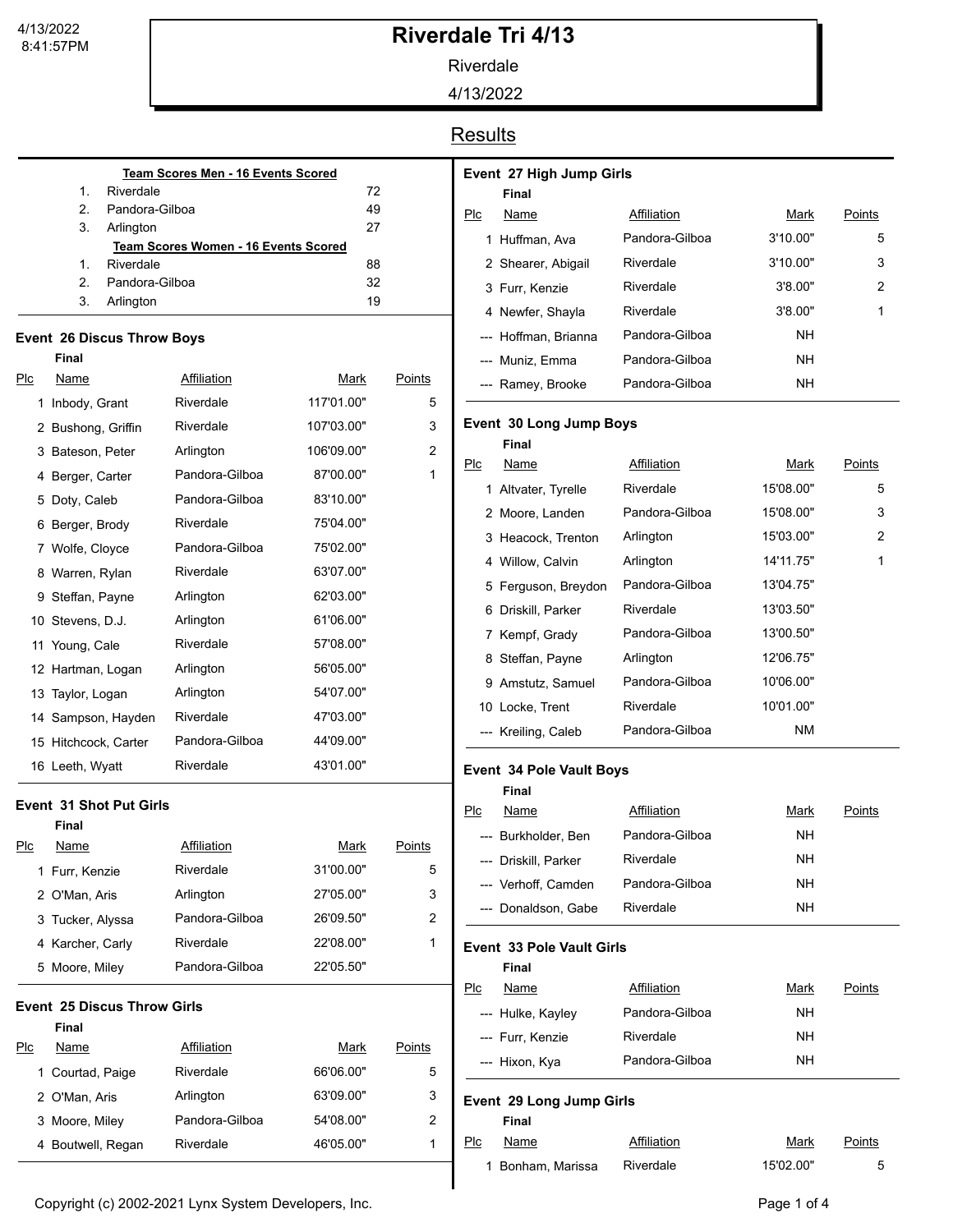## **Riverdale Tri 4/13**

Riverdale

4/13/2022

### **Results**

|   | 2 Woodruff, Annalese | Riverdale      | 11'09.25" | 3 |
|---|----------------------|----------------|-----------|---|
|   | 3 Stall, Claire      | Pandora-Gilboa | 11'08.50" | 2 |
|   | 4 Barnt, Rileigh     | Riverdale      | 10'10.00" | 1 |
|   | 5 Boutwell, Regan    | Riverdale      | 10'01.50" |   |
| 6 | Miller. Keelin       | Pandora-Gilboa | 9'07.25"  |   |
|   | --- Clevenger, Paige | Arlington      | ΝM        |   |
|   | Bash, Khloe          | Riverdale      | ΝM        |   |

#### **Event 28 High Jump Boys**

|     | Final                 |                |           |        |
|-----|-----------------------|----------------|-----------|--------|
| Plc | Name                  | Affiliation    | Mark      | Points |
|     | 1 Willow, Calvin      | Arlington      | 5'4.00"   | 5      |
|     | 2 Meyer, Chase        | Pandora-Gilboa | 5'2.00"   | 3      |
|     | 3 Gerten, Cory        | Pandora-Gilboa | 5'2.00"   | 2      |
|     | 4 Scott, Hayden       | Riverdale      | 4'6.00"   | 1      |
|     | 5 Burkholder, Ben     | Pandora-Gilboa | 4'4.00"   |        |
|     | 5 Ferguson, Breydon   | Pandora-Gilboa | 4'4.00"   |        |
|     | 7 Amstutz, Levi       | Pandora-Gilboa | 4'4.00"   |        |
|     | 8 Kempf, Grady        | Pandora-Gilboa | 4'2.00"   |        |
|     | 9 Steffan, Payne      | Arlington      | 4'0.00"   |        |
|     | --- Branan, Christian | Arlington      | NH.       |        |
|     | --- Bushong, Griffin  | Riverdale      | NH.       |        |
|     | --- Altvater, Tyrelle | Riverdale      | <b>NH</b> |        |
|     | --- Amstutz, Samuel   | Pandora-Gilboa | NΗ        |        |

#### **Event 32 Shot Put Boys**

|     | Final                       |                |           |        |
|-----|-----------------------------|----------------|-----------|--------|
| Plc | Name                        | Affiliation    | Mark      | Points |
| 1   | Bateson, Peter              | Arlington      | 34'08.00" | 5      |
|     | 2 Suter, Ethan              | Pandora-Gilboa | 32'08.50" | 3      |
|     | 3 Inbody, Grant             | Riverdale      | 32'02.50" | 2      |
|     | 4 Wolfe, Cloyce             | Pandora-Gilboa | 29'06.00" | 1      |
|     | 5 Berger, Carter            | Pandora-Gilboa | 28'02.00" |        |
|     | 6 Doty, Caleb               | Pandora-Gilboa | 27'09.50" |        |
| 7.  | Berger, Brody               | Riverdale      | 27'01.25" |        |
|     | 8 Leeth, Wyatt              | Riverdale      | 26'01.00" |        |
|     | 9 Hartman, Logan            | Arlington      | 22'04.75" |        |
|     | 10 Warren, Rylan            | Riverdale      | 19'03.50" |        |
|     | 11 Sampson, Hayden          | Riverdale      | 17'09.75" |        |
|     | Event 1 4x800 Relay Girls   |                |           |        |
|     | <b>Final - Timed Finals</b> |                |           |        |
| Plc | Name                        | Affiliation    | Time      | Points |
| 1   | Riverdale - A               | Riverdale      | 11:37.60  | 5      |

| Event 2 4x800 Relay Boys<br><b>Final - Timed Finals</b> |                |           |        |  |  |
|---------------------------------------------------------|----------------|-----------|--------|--|--|
| Name<br>Plc                                             | Affiliation    | Time      | Points |  |  |
| 1 Riverdale                                             | Riverdale      | 10:51.825 | 5      |  |  |
| 2 Pandora-Gilboa                                        | Pandora-Gilboa | 11:13.405 | 3      |  |  |
|                                                         |                | NT        |        |  |  |

#### **Event 3 100 Meters Hurdles Girls**

|  | <b>Final - Timed Finals</b> |  |
|--|-----------------------------|--|
|  |                             |  |

| $P_{\text{L}}$<br>Name |                  | Affiliation | Time   | Points |
|------------------------|------------------|-------------|--------|--------|
|                        | 1 Hilvers, Lilly | Riverdale   | 20.637 | 5      |
|                        | 2 Frey, Rylee    | Riverdale   | 21.235 | 3      |

#### **Event 4 110 Meters Hurdles Boys**

|     | <b>Final - Timed Finals</b> |                |        |        |
|-----|-----------------------------|----------------|--------|--------|
| Plc | Name                        | Affiliation    | Time   | Points |
|     | 1 Heacock, Trenton          | Arlington      | 18.909 | 5      |
|     | 2 Spitnale, Ethan           | Riverdale      | 21.336 | 3      |
|     | 3 Huffman, Ty               | Pandora-Gilboa | 23.184 | 2      |

#### **Event 5 100 Meters Dash Girls**

**Final - Timed Finals**

| Plc | Name             | Affiliation    | Time   | Points |
|-----|------------------|----------------|--------|--------|
|     | 1 Parkins, Laira | Pandora-Gilboa | 14.806 | 5      |
|     | 2 Frey, Rylee    | Riverdale      | 15.084 | 3      |
|     | 3 King, Graycee  | Riverdale      | 15.271 | 2      |
|     | 4 Dement, Ava    | Riverdale      | 15.402 | 1      |
|     | 5 Courtad, Paige | Riverdale      | 15.911 |        |
| 6   | Clevenger, Paige | Arlington      | 16.059 |        |
|     | 7 Karcher, Carly | Riverdale      | 16.094 |        |
|     | 8 Smith, Jada    | Arlington      | 16.392 |        |
|     | 9 O'Man, Aris    | Arlington      | 17.327 |        |
|     | 10 Muniz, Emma   | Pandora-Gilboa | 17.336 |        |
|     | 11 Wise, Micah   | Pandora-Gilboa | 18.031 |        |

#### **Event 6 100 Meters Dash Boys**

**Final - Timed Finals**

| Plc | Name                 | Affiliation    | Time   | Points |
|-----|----------------------|----------------|--------|--------|
| 1.  | Locke, Noah          | Riverdale      | 12721  | 5      |
|     | 2 Altvater, Tyrelle  | Riverdale      | 13.344 | 3      |
|     | 3 Burnworth, Braxton | Arlington      | 13.715 | 2      |
|     | 4 Bushong, Griffin   | Riverdale      | 13.75  | 1      |
|     | 5 Gerten, Cory       | Pandora-Gilboa | 13.791 |        |
| 6   | Miller, Jayden       | Riverdale      | 14.230 |        |
|     | Yeater, Aiden        | Arlington      | 14.231 |        |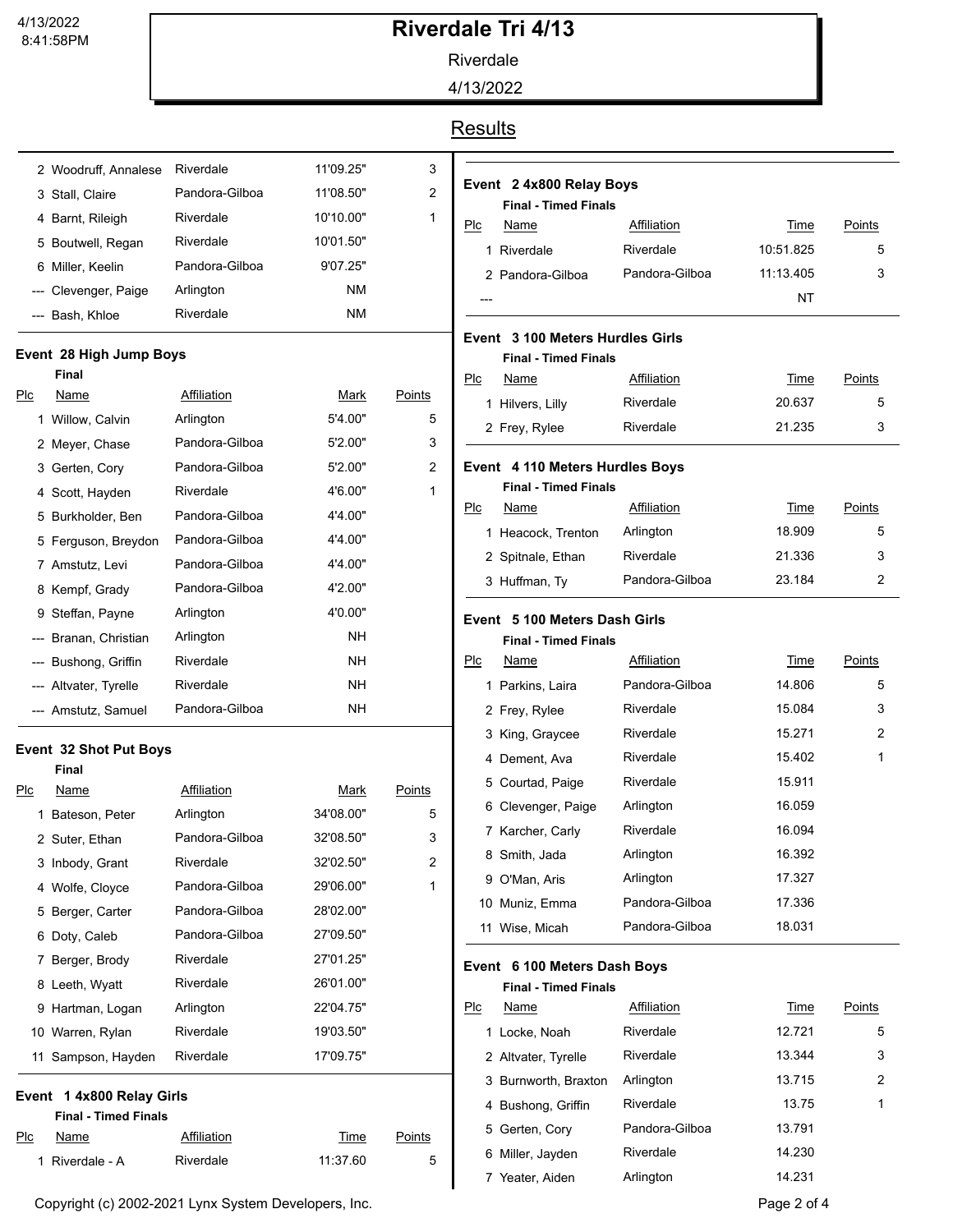8:41:58PM 4/13/2022

# **Riverdale Tri 4/13**

Riverdale

4/13/2022

### **Results**

|     | 8 Bateson, Peter                   | Arlington      | 14.408      |               |     |
|-----|------------------------------------|----------------|-------------|---------------|-----|
|     | 9 Kempf, Grady                     | Pandora-Gilboa | 14.696      |               |     |
|     | 10 Scott, Hayden                   | Riverdale      | 14.762      |               | Eve |
|     | 11 Locke, Trent                    | Riverdale      | 14.774      |               | Plc |
|     | 12 Proud, Selby                    | Arlington      | 14.807      |               |     |
|     | 13 Boucher, Sam                    | Riverdale      | 15.09       |               |     |
|     | 14 Branan, Christian               | Arlington      | 15.902      |               |     |
|     | 15 Hitchcock, Carter               | Pandora-Gilboa | 18.079      |               |     |
| --- |                                    |                | NΤ          |               |     |
|     | Event 7 4x200 Relay Girls          |                |             |               |     |
|     | <b>Final - Timed Finals</b>        |                |             |               |     |
| Plc | Name                               | Affiliation    | Time        | Points        | Eve |
|     | 1 Riverdale - A                    | Riverdale      | 2:15.447    | 5             |     |
|     | Event 8 4x200 Relay Boys           |                |             |               | Plc |
|     | <b>Final - Timed Finals</b>        |                |             |               |     |
| Plc | Name                               | Affiliation    | Time        | Points        |     |
|     | 1 Pandora-Gilboa                   | Pandora-Gilboa | 1:49.020    | 5             |     |
|     | 2 Riverdale                        | Riverdale      | 2:01.937    | 3             |     |
|     | Event 9 1600 Meters Run Girls      |                |             |               | Eve |
|     | <b>Final - Timed Finals</b>        |                |             |               |     |
| Plc | Name                               | Affiliation    | Time        | Points        | Plc |
|     | 1 Woodruff, Annalese               | Riverdale      | 6:13.448    | 5             |     |
|     | 2 Knueven, Savannah Pandora-Gilboa |                | 6:42.87     | 3             |     |
|     | 3 Peterson, Rachel                 | Arlington      | 7:49.06     | 2             |     |
|     | Event 10 1600 Meters Run Boys      |                |             |               |     |
|     | <b>Final - Timed Finals</b>        |                |             |               | Eve |
| Plc | Name                               | Affiliation    | Time        | <b>Points</b> |     |
|     | 1 Buell, Adam                      | Pandora-Gilboa | 5:42.365    | 5             | PLC |
|     | 2 Buell, Jack                      | Pandora-Gilboa | 5:46.145    | 3             |     |
|     | 3 Evans, Kolten                    | Riverdale      | 5:51.948    | 2             |     |
|     | 4 Young, Cale                      | Riverdale      | 6:07.740    | 1             |     |
|     | 5 Anderson, Griffin                | Arlington      | 6:33.352    |               | Eve |
|     | Event 11 4x100 Relay Girls         |                |             |               |     |
|     | <b>Final - Timed Finals</b>        |                |             |               | Plc |
| Plc | Name                               | Affiliation    | Time        | Points        |     |
|     | 1 Riverdale                        | Riverdale      | 1:02.060    | 5             |     |
|     | 2 Pandora-Gilboa                   | Pandora-Gilboa | 1:12.134    | 3             |     |
|     | Event 12 4x100 Relay Boys          |                |             |               | Eve |
|     | <b>Final - Timed Finals</b>        |                |             |               |     |
| PLC | Name                               | Affiliation    | <b>Time</b> | <b>Points</b> | PLC |

|     | 1 Riverdale - A                                                 | Riverdale                       | 1:04.819                | 5                  |
|-----|-----------------------------------------------------------------|---------------------------------|-------------------------|--------------------|
|     | Event  13 400 Meters Dash Girls<br><b>Final - Timed Finals</b>  |                                 |                         |                    |
| Plc | Name                                                            | Affiliation                     | Time                    | Points             |
|     | 1 Rye, Rylee                                                    | Arlington                       | 1:13.787                | 5                  |
|     | 2 Barnt, Rileigh                                                | Riverdale                       | 1:17.635                | 3                  |
|     | 3 Hulke, Kayley                                                 | Pandora-Gilboa                  | 1:20.205                | 2                  |
|     | 4 Clark, Allison                                                | Riverdale                       | 1:21.205                | 1                  |
|     | 5 Bash, Khloe                                                   | Riverdale                       | 1:24.705                |                    |
|     | 6 Ramey, Brooke                                                 | Pandora-Gilboa                  | 1:26.733                |                    |
|     | 7 Smith, Jada                                                   | Arlington                       | 1:34.883                |                    |
|     | Event 14 400 Meters Dash Boys                                   |                                 |                         |                    |
| Plc | <b>Final - Timed Finals</b><br><u>Name</u>                      | <b>Affiliation</b>              | Time                    | Points             |
|     | 1 Locke, Noah                                                   | Riverdale                       | 1:02.156                | 5                  |
|     | 2 Yeater, Aiden                                                 | Arlington                       | 1:08.943                | 3                  |
|     | 3 Amstutz, Levi                                                 | Pandora-Gilboa                  | 1:10.178                | 2                  |
|     | 4 Proud, Selby                                                  | Arlington                       | 1:12.708                | 1                  |
| PLC | <b>Final - Timed Finals</b><br>Name                             | <b>Affiliation</b>              | Time                    | Points             |
|     | 1 O'Flaherty, Emily                                             | Riverdale                       | 35.549                  | 5                  |
|     | 2 Hilvers, Lilly                                                | Riverdale                       | 37.096                  | 3                  |
|     | 3 Frey, Rylee                                                   | Riverdale                       | 37.456                  | 2                  |
|     | 4 Rye, Rylee                                                    | Arlington                       | 39.506                  | 1                  |
|     | Event 17 800 Meters Run Girls                                   |                                 |                         |                    |
|     | <b>Final - Timed Finals</b>                                     |                                 |                         |                    |
| Plc | <u>Name</u>                                                     | <b>Affiliation</b><br>Riverdale | <u>Time</u><br>2:39.234 | <u>Points</u><br>5 |
|     | 1 Bonham, Marissa                                               |                                 | 3:10.817                | 3                  |
|     | 2 Knueven, Savannah Pandora-Gilboa                              | Arlington                       | 3:40.640                | 2                  |
|     | 3 Peterson, Rachel                                              |                                 |                         |                    |
|     | Event 42 200 Meters Hurdles Boys<br><b>Final - Timed Finals</b> |                                 |                         |                    |
| Plc | Name                                                            | <b>Affiliation</b>              | <u>Time</u>             | <u>Points</u>      |
|     | 1 Driskill, Parker                                              | Riverdale                       | 33.499                  | 5                  |
|     |                                                                 | Riverdale                       | 36.412                  | 3                  |
|     | 2 Boucher, Sam                                                  |                                 |                         |                    |

Name **Affiliation Time** Points

I

**Time**